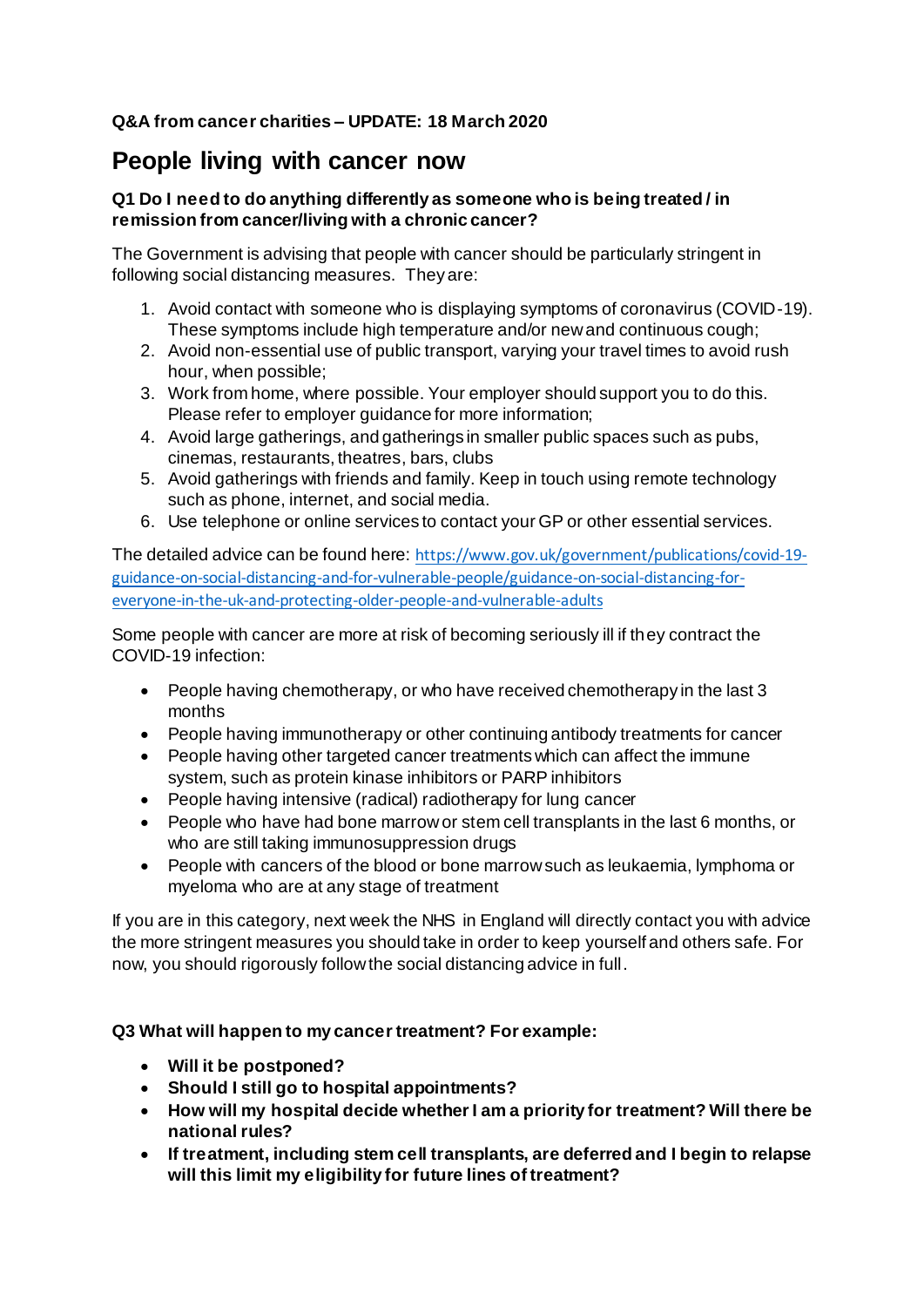- **Should I start chemotherapy treatment (particularly if it is a 2nd/3rd line for "mop up" ) or postpone?**
- **As a stage 4 patient will I be given life support if I have breathing difficulties due to the virus?**
- **If I get the virus and recover, will this affect my cancer treatment and outlook?**

Clinicians will always make decisions to prioritise treatment for those most in need and in consultation with patients.

Many hospitals have started to use more telephone consultations as a way of helping people to avoid long waits in clinics and for treatment. You may be called to arrange your treatments in this way, and planned treatments may need to be moved to help with running a smooth service.

Your clinical team are best placed to talk with you about the effect on your treatment and appointments. They will work with you to determine the best course of action in each individual situation. If you have any concerns or questions about your treatment, please speak to your clinical team.

### **Q3a. I am on chemotherapy. If I experience sweats/ cough/ shivering should I call NHS 111 or the chemotherapy care line?**

You should call the chemotherapy care line.

### **Q3b. If I need to self-isolate for more than seven days, what will happen in relation to treatment that has to be done weekly?**

Your clinical team are best placed to talk with you about the effect on your treatment and appointments. They will work with you to determine the best course of action in each individual situation.

There is guidance on staying at home if you or someone in your household think you have coronavirus: [https://www.gov.uk/government/publications/covid-19-stay-at-home](https://www.gov.uk/government/publications/covid-19-stay-at-home-guidance/stay-at-home-guidance-for-households-with-possible-coronavirus-covid-19-infection)[guidance/stay-at-home-guidance-for-households-with-possible-coronavirus-covid-19](https://www.gov.uk/government/publications/covid-19-stay-at-home-guidance/stay-at-home-guidance-for-households-with-possible-coronavirus-covid-19-infection) [infection](https://www.gov.uk/government/publications/covid-19-stay-at-home-guidance/stay-at-home-guidance-for-households-with-possible-coronavirus-covid-19-infection)

### **Q4 What are the symptoms likely to be?/Will the symptoms be different because I have cancer?/What should I look out for?**

The NHS outlines the common symptoms of coronavirus on it[s website.](https://www.nhs.uk/conditions/coronavirus-covid-19/)

Coronavirus can have serious effects on anyone who has a long-term health condition or a weakened immune system, including some people with cancer. Follow the advice on avoiding catching or spreading germs. (see Q1).

### **Q4a. Can you catch this virus more than once?**

It is not yet known whether reinfection is possible, although many experts think it is unlikely.

### **Q5 What should I do if my clinician is diagnosed with coronavirus?**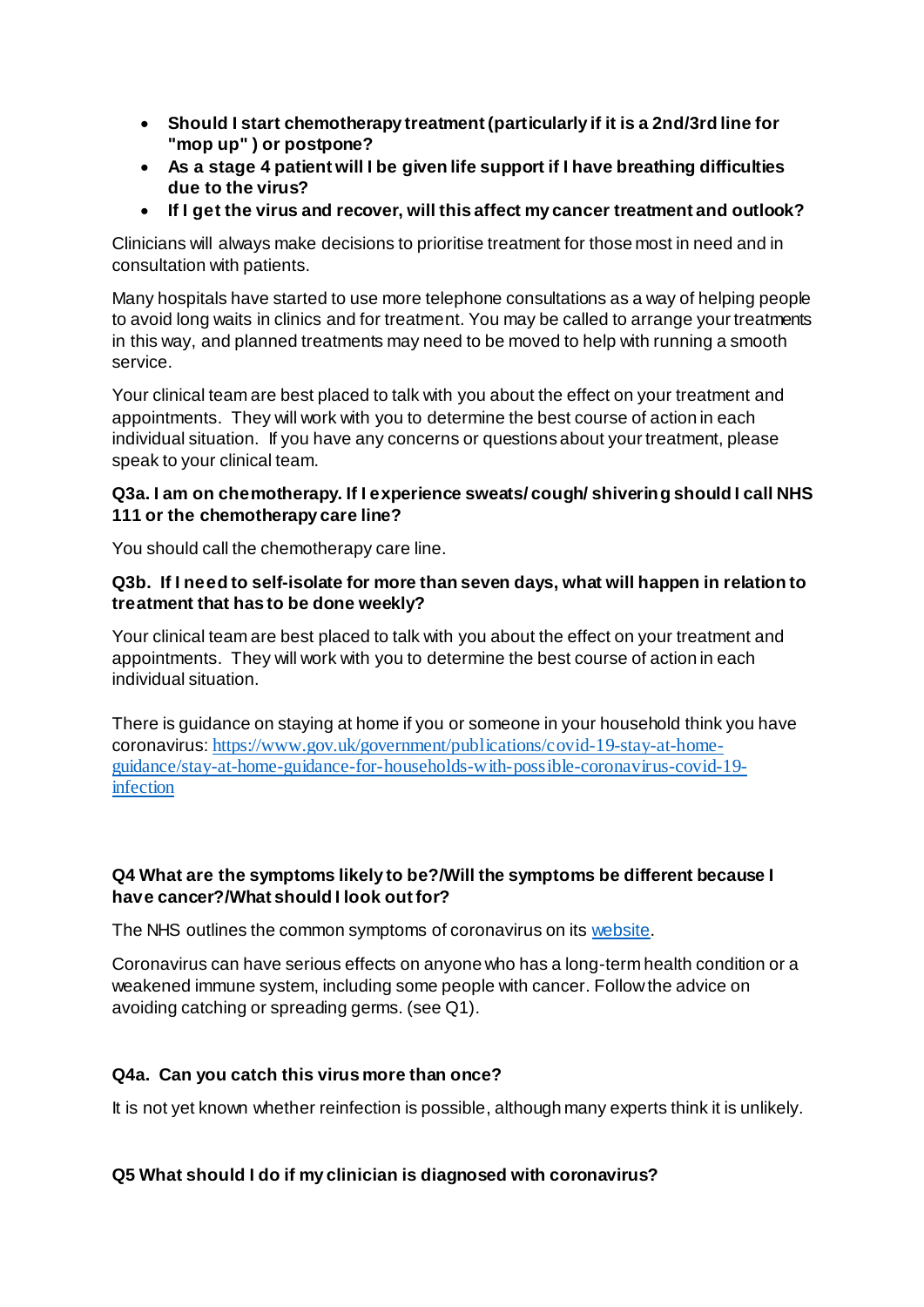If your clinician is diagnosed with coronavirus and you have not seen them recently, then you are unlikely to have been exposed to coronavirus.

Health professionals are working to contact anyone who has been in close contact with people who have coronavirus. If you are concerned about the impact this will have on your treatment, contact your hospital for advice.

### **Q6 Should I go to work / not see friends / not see friends who've travelled from affected areas?**

We recommend everyone follows th[e Government advice on social distancing](https://www.gov.uk/government/publications/covid-19-guidance-on-social-distancing-and-for-vulnerable-people/guidance-on-social-distancing-for-everyone-in-the-uk-and-protecting-older-people-and-vulnerable-adults). Please see answer to Q1.

### **Q7 What if I have travel planned or a holiday booked to one of the affected areas – am I more at risk if I do travel?**

The Government is currently advising against all non-essential travel. If you feel your travel is essential, you should talk to your clinical team about any plans.

The Foreign Office has the most up-to-date information about how different countries are affected: www.nhs.uk/conditions/coronavirus-covid-19/advice-for-travellers/

# **People who have had cancer in the past**

**Q8 Does having had cancer treatment in the past (for example, stem cell transplants, chemotherapy, radiotherapy) in the past – even if I am now in remission – increase my risk if I get the virus?** 

This depends on the type of cancer and the treatment you have had. Most people make a full recovery after cancer treatment and their immune system either recovers fully or is not affected. (see Q1 response)

### **Family/friends/carers of people living with cancer**

#### **Q9 I have been exposed to the virus and am a carer for someone with cancer. What should I do? Who will look after the person I care for if I am unable to?**

The Government is currently advising that if you have symptoms and you live with a vulnerable person, you should try to find somewhere else for them to stay for 14 days.

If you provide essential care (such as help with washing, dressing, or preparing meals), you may find this guidance on Home care [provision](https://www.gov.uk/government/publications/covid-19-residential-care-supported-living-and-home-care-guidance/covid-19-guidance-on-home-care-provision) useful.

It is also a good idea to think about what happens if you become unwell. If you need help with care but you're not sure who to contact, or if you do not have family or friends who can help, you can contact your local council who should be able to help you. Carers UK have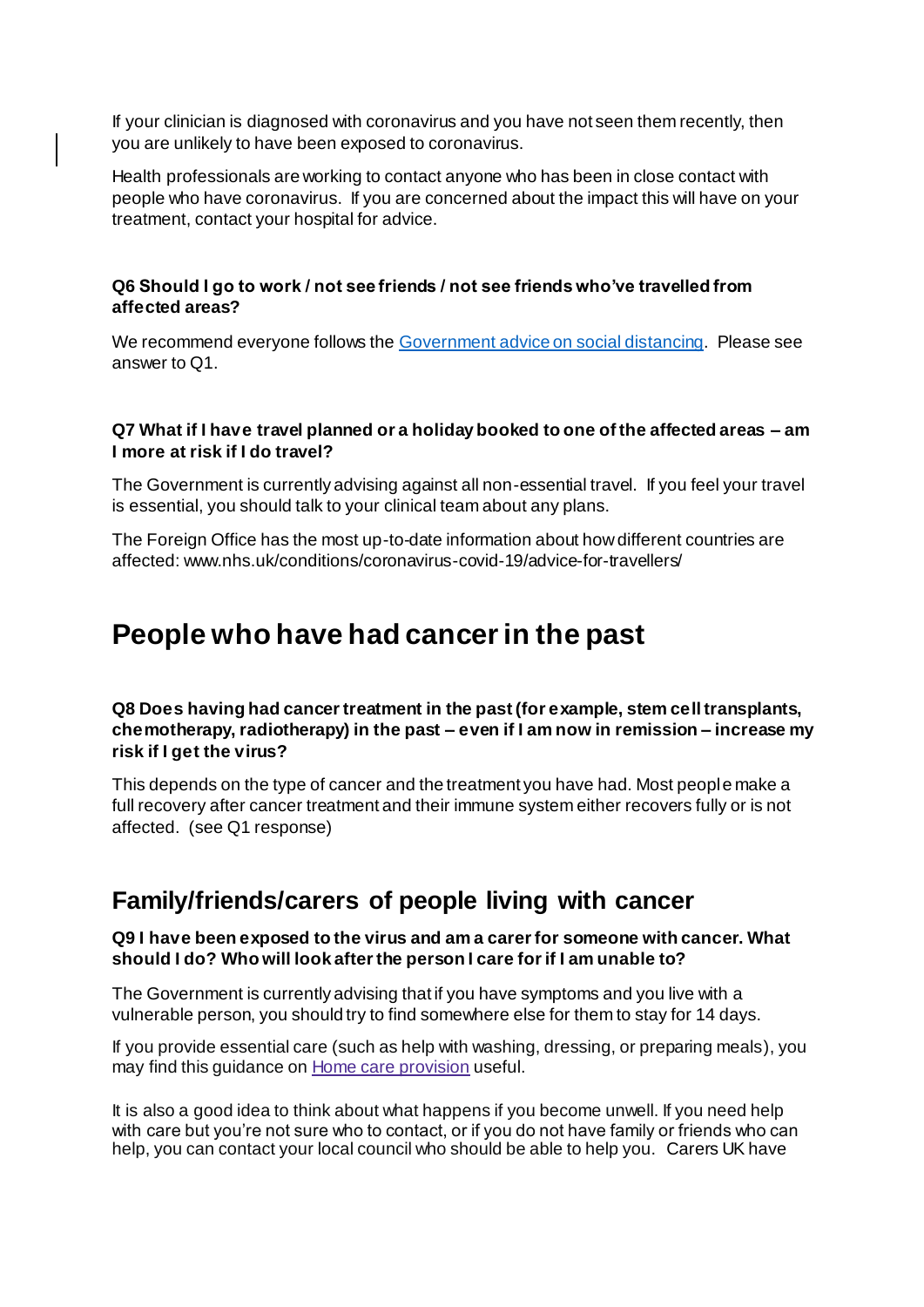also produced advice for those currently caring for others: [https://www.carersuk.org/help](https://www.carersuk.org/help-and-advice/health/looking-after-your-health/coronavirus-covid-19)[and-advice/health/looking-after-your-health/coronavirus-covid-19](https://www.carersuk.org/help-and-advice/health/looking-after-your-health/coronavirus-covid-19)

### **Q10 I am a carer to someone with cancer. Should I be doing anything differently?**

If you provide essential care (such as help with washing, dressing, or preparing meals), you may find this guidance on Home care [provision](https://www.gov.uk/government/publications/covid-19-residential-care-supported-living-and-home-care-guidance/covid-19-guidance-on-home-care-provision) useful.

### **Q11 Should I consider not sending my child with cancer/sibling of a child with cancer to school?**

Current advice is for children to still attend school, and to follow the Public Health England advice to minimise the risk of infection by washing your hands frequently, practicing good hygiene and avoiding contact with people who are unwell [www.nhs.uk/conditions/coronavirus-covid-19/](http://www.nhs.uk/conditions/coronavirus-covid-19/).

If you have any concerns, please speak to the clinical team overseeing your child's care.

## **The future**

### **Q11 Will cancer patients be a priority for the vaccine if/when it is developed?**

There is currently no vaccine for this form of coronavirus. Research is being done to develop a vaccine, but this will take many months.

The best way to reduce your chance of infection is to follow the NHS advice on reducing the risk of picking up infections including thoroughly washing your hands frequently, practicing good hygiene and avoiding contact with people who are unwell: [www.nhs.uk/conditions/coronavirus-covid-19/](http://www.nhs.uk/conditions/coronavirus-covid-19/)

### **Q12 If the pressure on the NHS grows, will my treatment be delayed?**

See Q3.

### **Q13 Will there be problems accessing my cancer drugs?**

There are currently no medicine shortages as a result of COVID-19. The country is well prepared to deal with any impacts of the coronavirus and we have stockpiles of generic drugs like paracetamol in the event of any supply issues.

The Department of Health and Social Care is working closely with industry, the NHS and others in the supply chain to ensure patients can access the medicines they need and precautions are in place to prevent future shortages.

There is no need for patients to change the way they order prescriptions or take their medicines. Patients should always follow the advice of doctors, pharmacists or other prescribers who prescribe and dispense their medicines and medical products. The NHS has tried-and-tested ways of making sure patients receive their medicines and medical products,